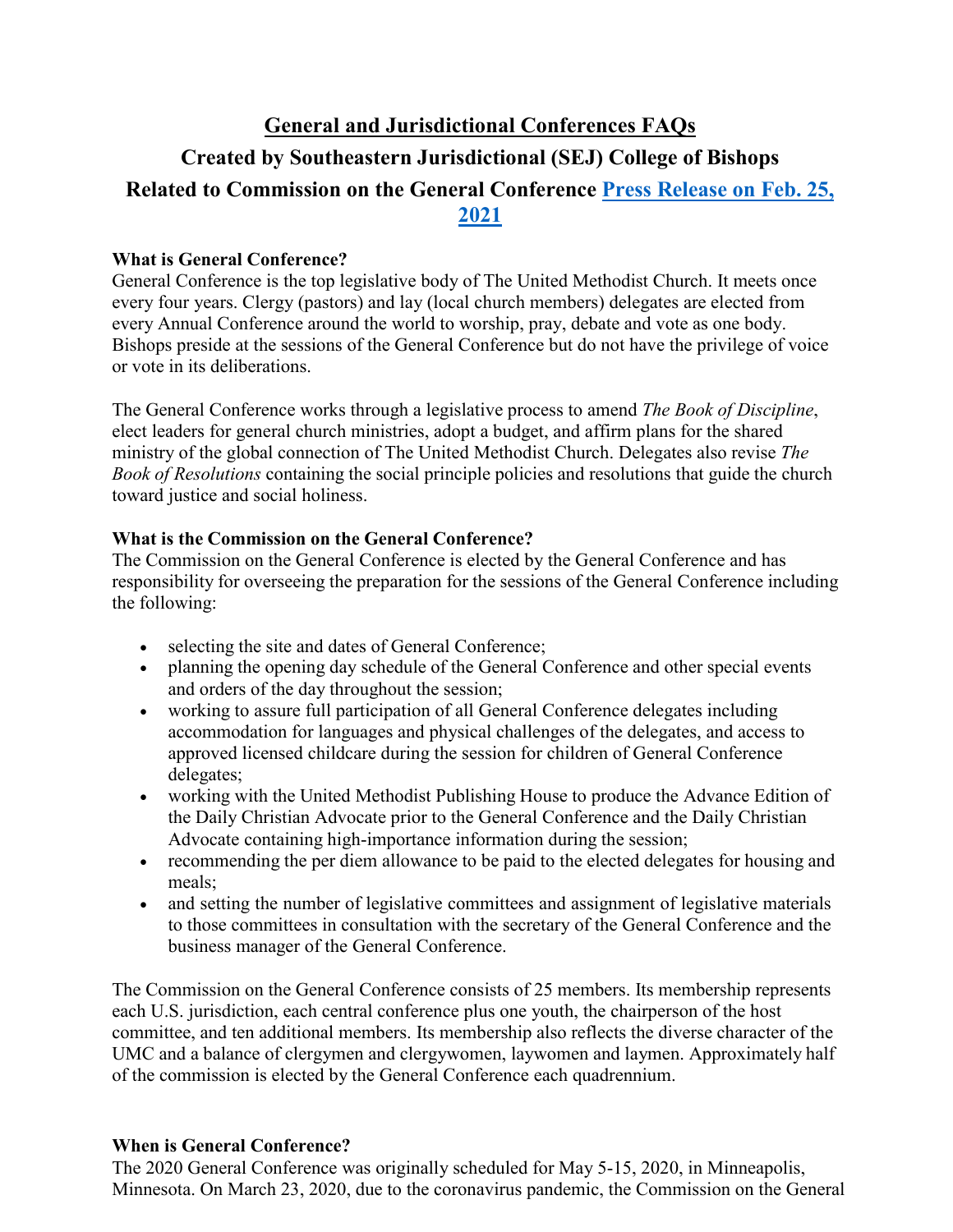Conference announced the postponement of the worldwide gathering to August 29 - September 7, 2021. Because of continuing COVID-19 restrictions, in a meeting on February 20, 2021, the Commission on the General Conference voted to postpone the 2020 General Conference a second time. The new dates will be in 2022.

## **Who made the decision to postpone General Conference?**

The Commission on the General Conference made the decision to postpone and are handling the arrangements of the rescheduled meeting. According to the United Methodist *Book of Discipline* Paragraphs 14 and 511.4a, in the absence of a convened General Conference, only the full Commission on the General Conference, as the duly authorized committee of the General Conference, can set the date of the quadrennial meeting.

## **What has happened to the delegations elected to the 2020 General Conference and the legislation they were supposed to discuss?**

Since the 2020 General Conference was postponed as opposed to being cancelled, the original arrangements and deadlines move forward to the postponed session. This includes delegates, selection of legislative committees, agenda, nominations, theme and logo, and the extension of terms of office until lawful successors can be elected and installed. The delegates elected to the postponed 2020 General Conference will be the delegates to the re-scheduled General Conference.

## **Will Annual Conferences elect a new delegation for General Conference since it did not meet in 2020?**

The same delegates who were elected in 2018 or 2019 to take part in the 2020 General Conference will compose each Annual Conference's delegation to the General Conference.

# **Can the General Conference use technology – like Annual Conferences did – so delegates don't have to travel from around the world to one place to be a part of the meeting?** In October 2020 the Commission on the General Conference named a Technology Study Team to explore the implications of options for accommodating full participation at General Conference including, but not limited to, the possibility of utilizing technology and online voting. The Technology Study Team report was reviewed and discussed at the Commission on the General Conference meeting on February 20, 2021. The Technology Study Team determined that due to internet connectivity and bandwidth and other technological challenges,

including concern for the health and safety of all delegates from across the world, full participation of every General Conference delegate could not be assured as called for in *Book of Discipline Paragraph* 511.4. This paragraph outlining the responsibilities of the Commission on General Conference has been a core value of these conversations.

## **Is there a way to submit new legislation to the postponed General Conference?**

The Commission affirmed the process for receiving petitions submitted after the original 230 and 45 day deadlines, noting that they will be treated and processed through the existing system of receiving petitions submitted after the deadline. The Committee on Reference is the appropriate body to determine whether or not to consider petitions submitted after the original 230 and 45 day deadlines, following the normal procedures and processes already contained within the Plan of Organization and Rules of Order. Petitions contained in the Advance Daily Christian Advocate may be amended in Legislative Committee to address any necessary changes such as dates or other content items.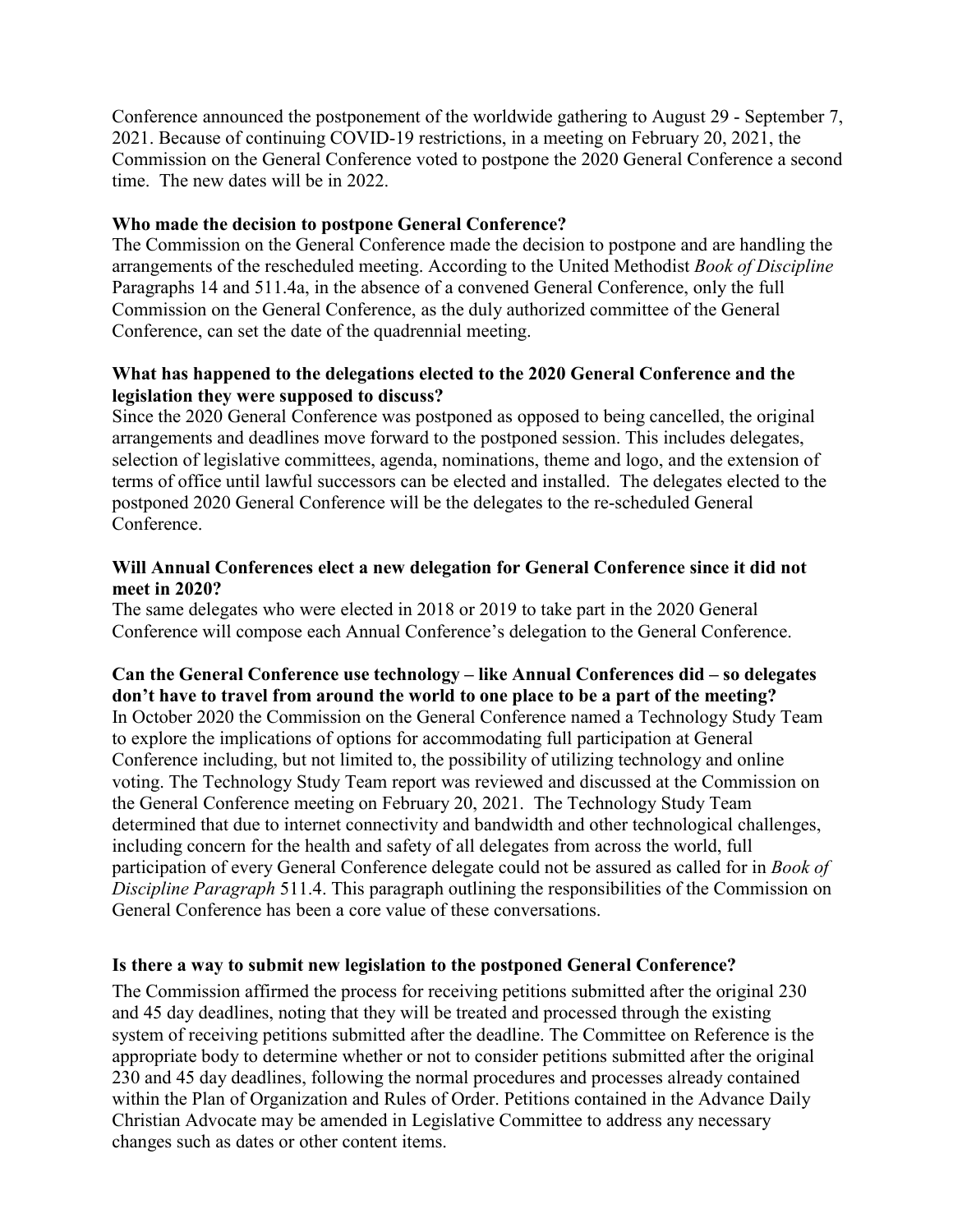# **Where can I read the legislation that is before the General Conference?**

The Advance Daily Christian Advocate (ADCA) contains the agenda, rules, delegate listings, petitions, reports from the general agencies/commissions and study committees, information for delegates, and codes of conduct for the General Conference. You can download this publication at [www.resourceumc.org/en/content/general-conference-2020-advance-daily-christian-advocate.](https://www.resourceumc.org/en/content/general-conference-2020-advance-daily-christian-advocate)

# **Where can I find out more about the Protocol of Reconciliation and Grace Through Separation legislation?**

You can read the legislation, FAQs and more at [www.gracethroughseparation.com.](http://www.gracethroughseparation.com/)

# **How can I find out more about General Conference?**

The latest information, including news, legislation and other resources is available at [https://www.resourceumc.org/en/churchwide/general-conference-2020.](https://www.resourceumc.org/en/churchwide/general-conference-2020)

# **How is a Special Called Session different than a regular session of General Conference?**

According to paragraph 14 of *The Book of Discipline*, "A special session of the General Conference, possessing the authority and exercising all the powers of the General Conference, may be called by the Council of Bishops, or in such other manner as the General Conference may from time to time prescribe, to meet at such time and in such place as may be stated in the call. . . The purpose of such special session shall be stated in the call, and only such business shall be transacted as is in harmony with the purpose stated in such call unless the General Conference by a two-thirds vote shall determine that other business may be transacted."

# **What is the purpose of the Special Session called for Saturday, May 8, 2021, in a virtual format?**

The Special Called Session is for the purpose of gaining a quorum for:

- 1. Suspending the rules (2/3 vote) to allow for the utilization of paper ballots in acting upon twelve (12) disciplinary matters which will enable The United Methodist Church to function appropriately until the next in-person General Conference.
- 2. Explaining the voting procedures and deadlines for submitting paper ballots related to the matters stated within the call.
- 3. Adjourning the Special Called Session with the results of the balloting announced on Tuesday, July 13.

**Will the Protocol of Reconciliation and Grace through Separation be considered in the Called Special Conference?** The only items that will be considered are 12 non-conflictual administrative matters that will allow us to function properly until the postponed 2020 General Conference convenes in 2022. Once voted upon, these results will be certified, counted, and announced.

The Protocol of Reconciliation and Grace Through Separation and other legislation before the General Conference that have high potential for debate and amendments will be considered when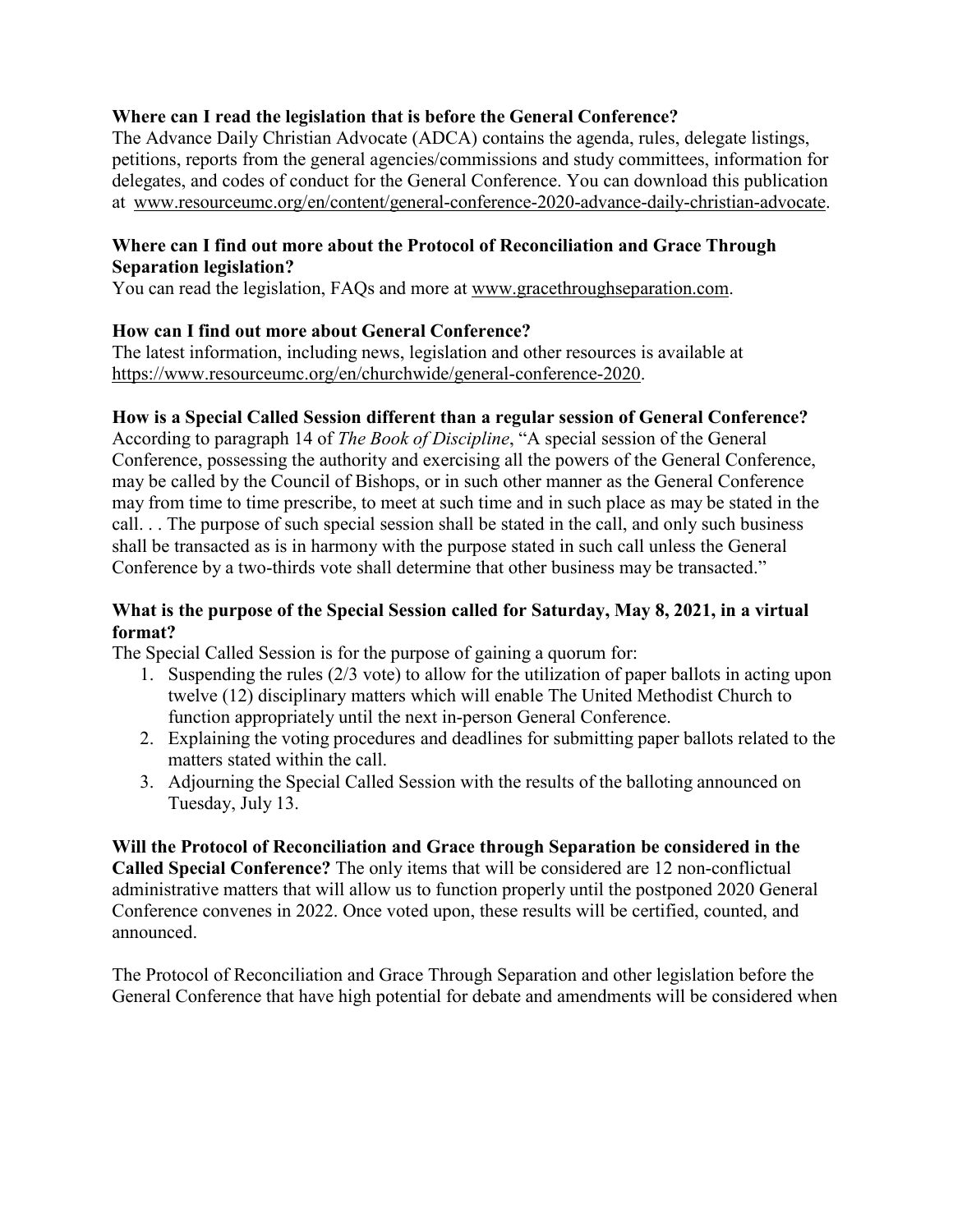we are able to meet in-person so as to allow full and equitable participation by delegates from around the globe. This aligns with the mandate of ¶511.4.d. of *The Book of Discipline*.

**Since we are again postponing the 2020 General Conference to allow for full participation, why would we have a virtual Special Called General Conference?** This will allow us to gain a quorum  $(50\% + 1)$  so that the rules can be suspended to allow for mail-in paper ballots. These ballots will allow votes on 12 items that enable us to get unstuck as a church with nonconflictual matters such as meetings and quorums during times when General, Jurisdictional and Central Conferences cannot meet (i.e. a pandemic), allowing bishops scheduled to retire in 2020 to do so and process matters related to GCFA and the budget.

# **Who will be the delegates to the special session of General Conference?**

The delegates for a special session in 2021 will be the same persons elected by the annual conferences as delegates to the 2020 General Conference.

# **What is the Jurisdictional Conference?**

The United Methodist Church in the United States is divided into five regional jurisdictions. Every four years Jurisdictional Conferences meet to oversee the business in their regional area and to elect ordained elders to be Bishops for the church. All five Jurisdictional Conferences meet at the same time determined by the Council of Bishops. Elected clergy (pastors) and lay (local church members) delegates from the Annual Conferences within the boundaries of the jurisdiction comprise the voting membership of the Jurisdictional Conference. The business of the Jurisdictional Conference includes promoting the evangelistic, educational, missionary, and benevolent interests of the Church and to provide for interests and institutions within their boundaries, establishing Jurisdictional committees and boards and electing leadership within the jurisdiction, determining the boundaries of the annual conferences within the jurisdiction, and making rules and regulations for the administration of the work of the Church within the jurisdiction.

## **Will bishops be elected to replace those retiring at the called Jurisdictional Conferences?** This decision belongs to the delegates of each Jurisdiction.

The called jurisdictional meetings have been re-scheduled from the original November 2021 dates to July 2021. These virtual meetings will retire bishops, announce any episcopal area realignments, hear from the College of Bishops who are responsible for providing coverage for the episcopal areas for the remainder of the quadrennium, determine if or how many bishops will be elected at the next in-person meeting and pass budgets. Elections of new bishops will be delayed until it is determined that simultaneous in-person meetings can take place.

Note that in light of 5 of 13 Southeastern Jurisdiction (SEJ) bishops retiring, the SEJ College of Bishops is asking the jurisdictional episcopacy committee to make assignments in their stead. Bishops are elders who itinerate, in consultation with authorized leaders of the church, and in this way we model the process of being sent to ministries in our connection.